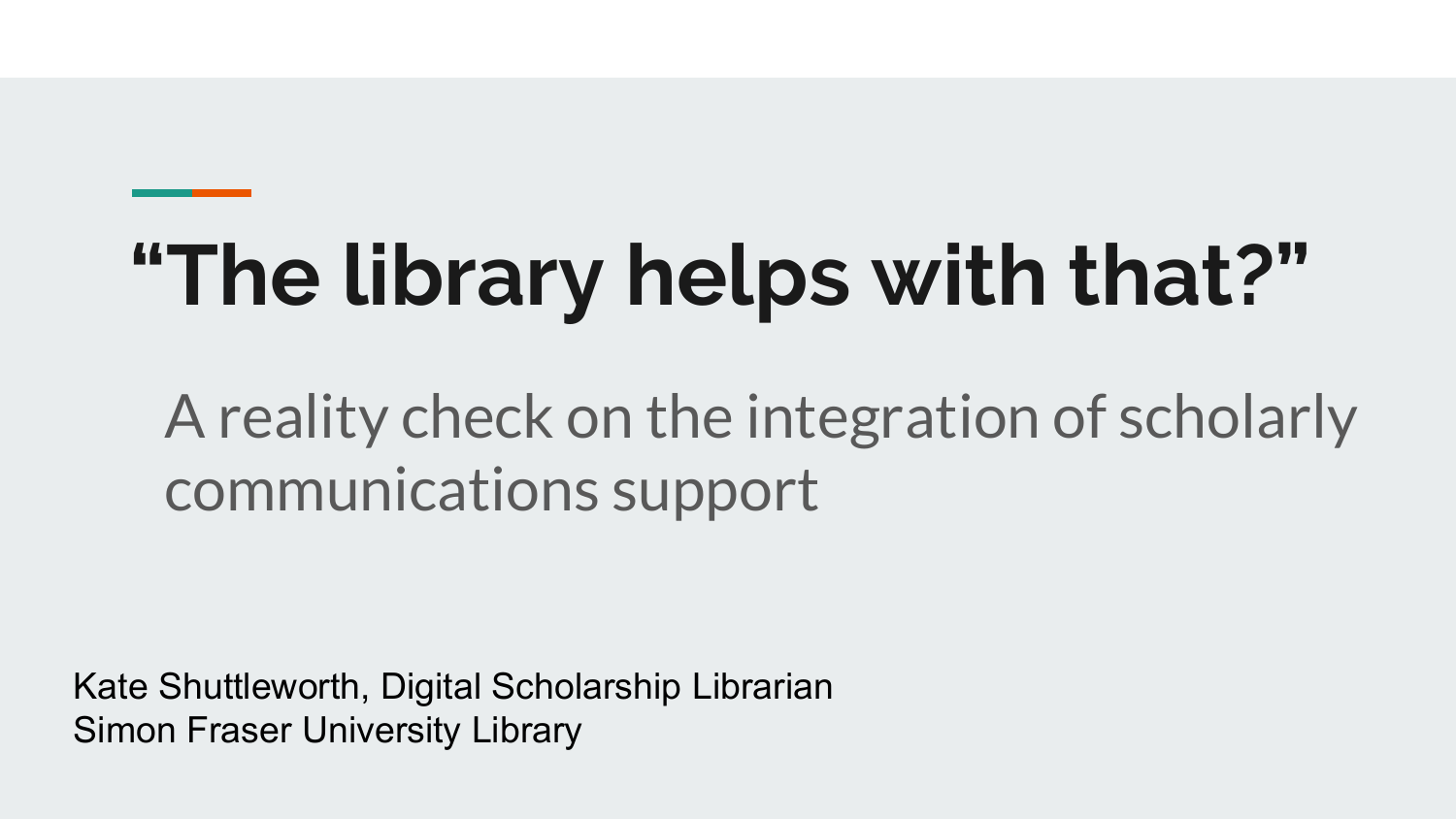# **Scholarly Publishing and Open Access Webpage Redesign project**

- Determine **purpose** and **audience** of pages
- Get input from liaison librarians throughout project
- Solicit feedback on structure and content of draft pages through **user-testing** with librarians and graduate student library workers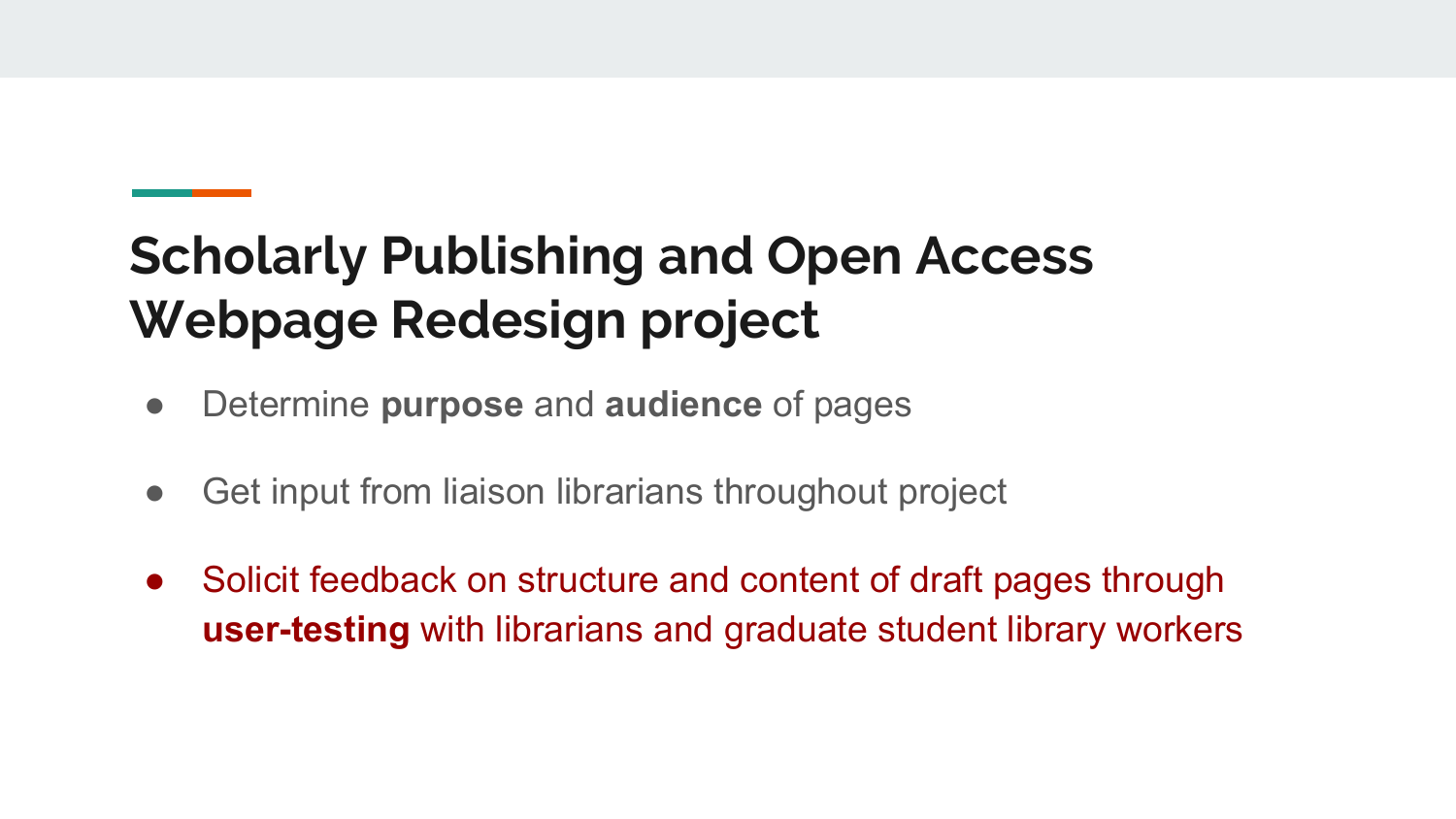### **Library Search**

### Home / Help / Publish / Scholarly publishing



### Home: Scholarly publishing & open access

### **Scholarly publishing** resources

Publishing choices

Open access publishing

Visibility + your online presence

Impact metrics

Funding + supports



Scholarly Publishing at SFU supports faculty and student researchers in publishing their research, promoting their work online and through the media, and measuring the impact and visibility of their scholarship.

Visit the Scholarly Publishing and Open Access resources to:

- . Make your work open access to reach a wider audience and give your work its greatest impact within and beyond the academy;
- . Explore publishing choices to assess journals and publishers for suitability and quality, and retain your right to share and distribute your work;
- . Build your online presence through social media, blogs, a professional website, or connecting with the media to share your research with the wider community;
- · Track the reach and impact of your work with impact metrics such as citation counts.

Contact SFU Digital Publishing for questions about starting an open access journal, making an existing journal open access, creating an online student journal or classroom journal, or publishing an open access book.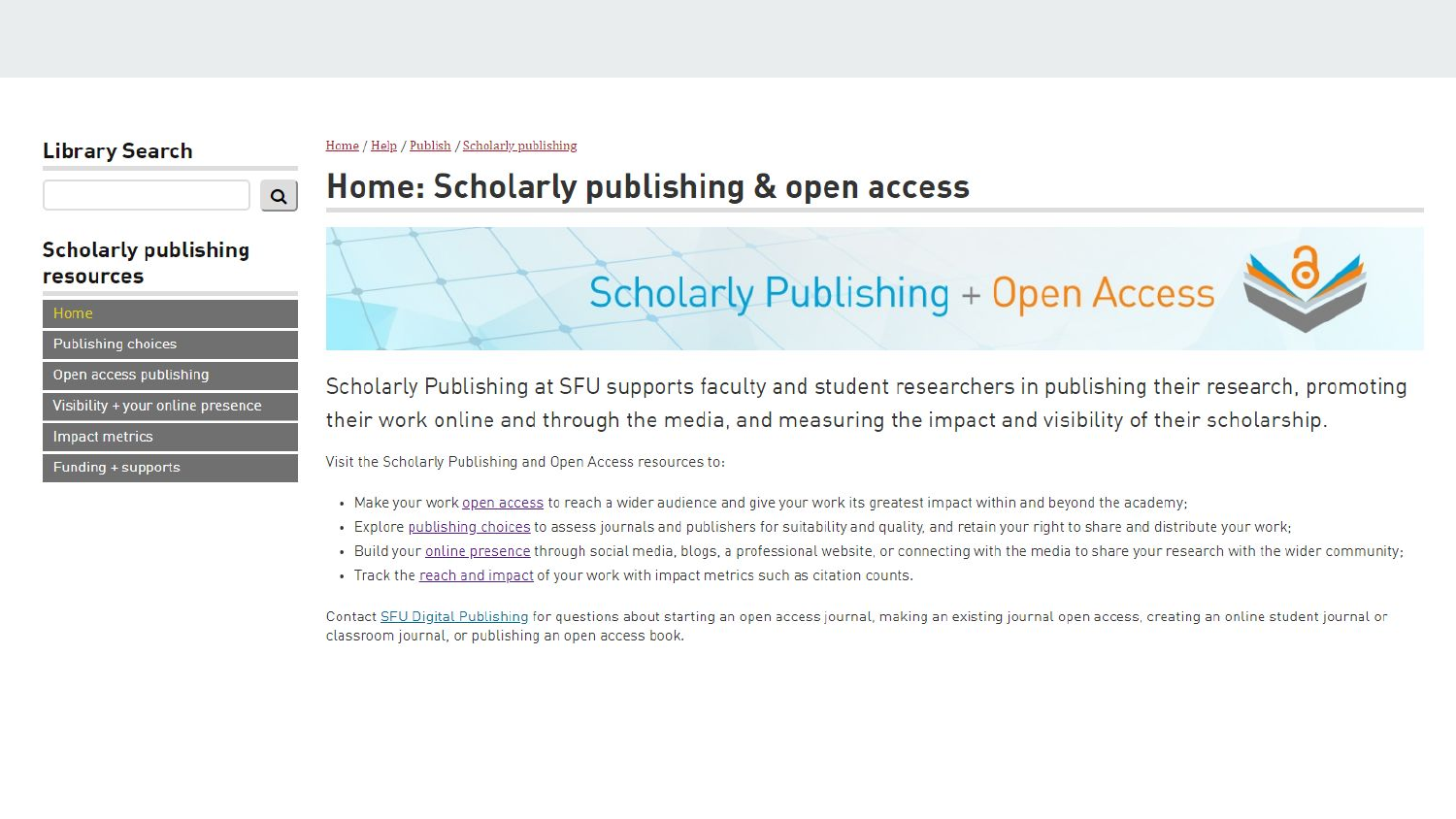## **Scenarios for user-testing: The Dream**

You receive an email from a journal with a Call for Papers asking you to publish your research with them. You've never heard of this journal before and want to check that it's a good place for you to publish.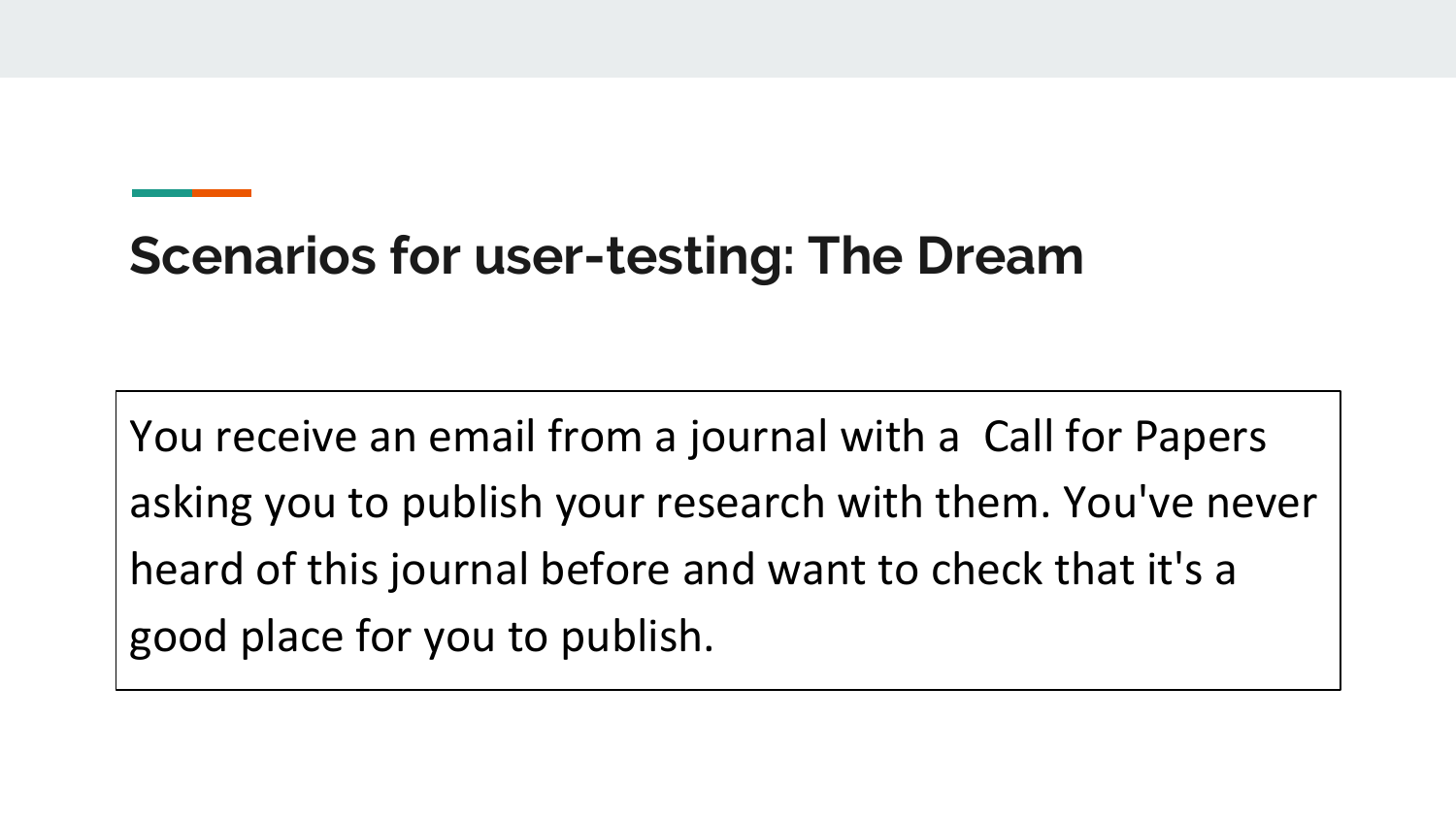## **Scenarios for user-testing: The Dream**

You're applying for an academic job and want to demonstrate the impact of your work so you can include that information in your application.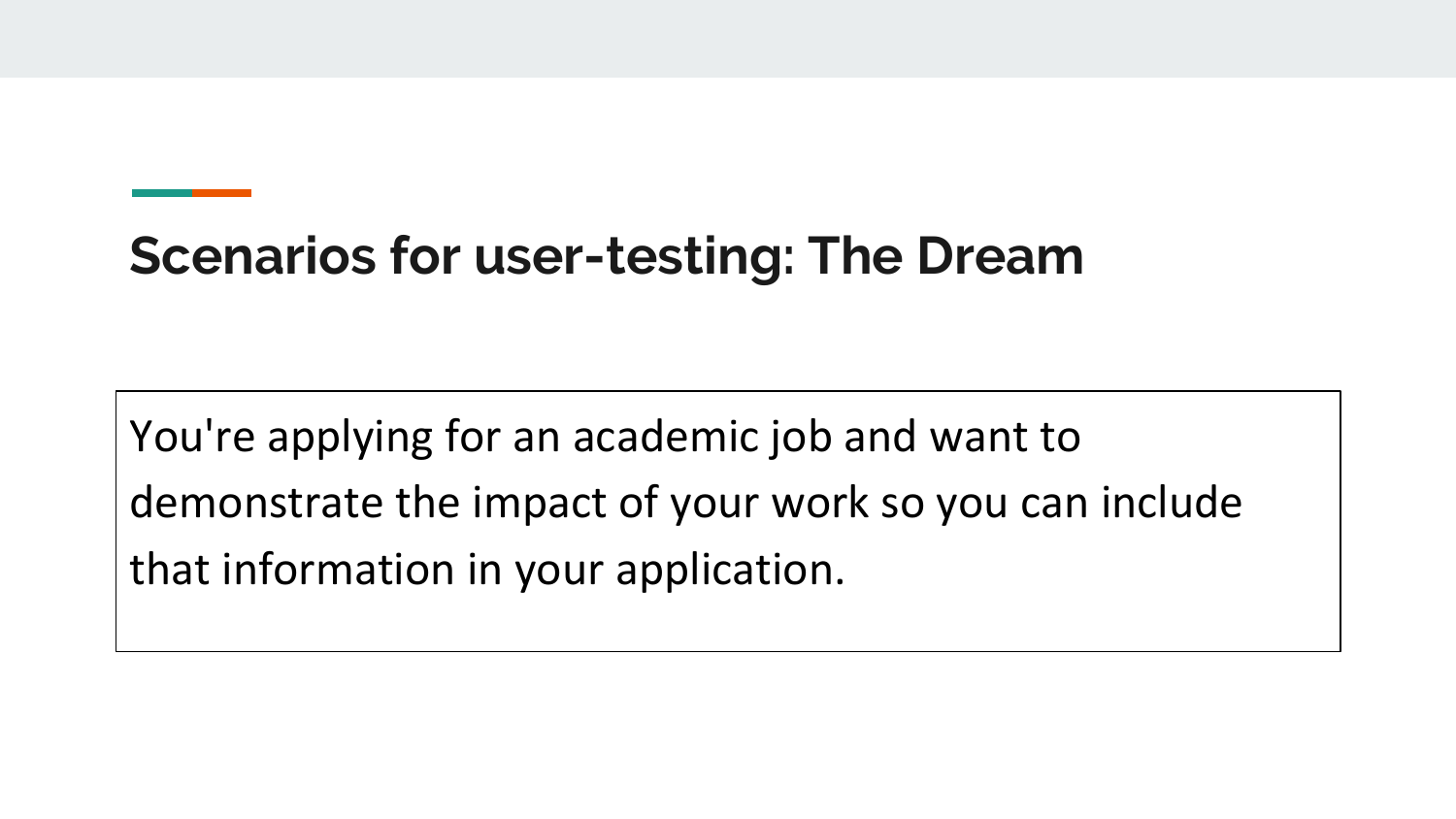### **Scenarios for user-testing: The Reality**

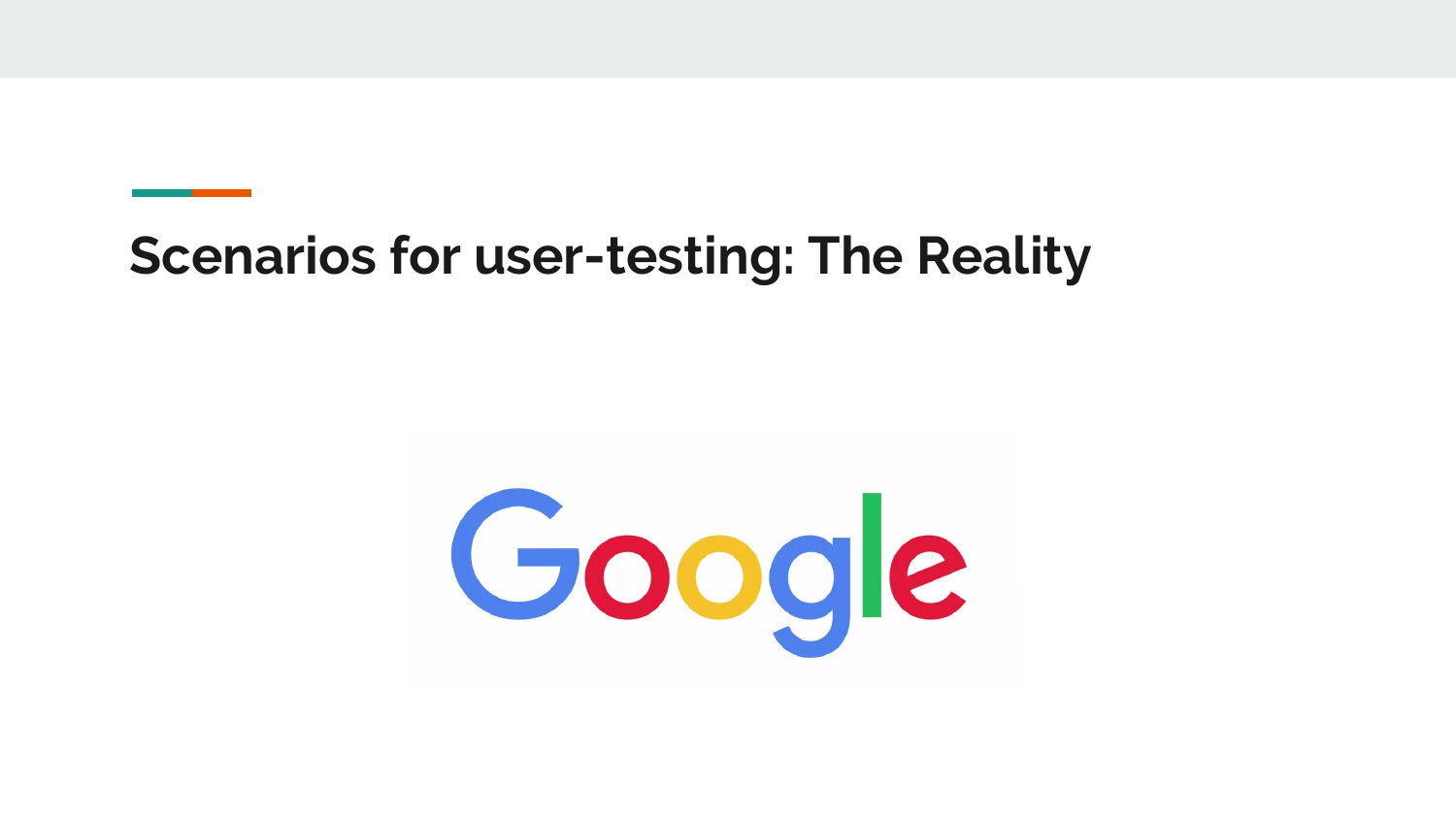### **Graduate Student Survey: The Other Reality**

**As a graduate student, what aspects of your research process do you need support with that you're not currently finding at the university?**

*Workshops on... publishing [and] finding places to publish."*

*"There are many resources out there, but not an integrated approach for "translating" science for broader audiences or more proactively, design science to be accessible"*

*"Knowledge translation to the public. For example, publishing a book of my thesis that is useful and can be understood by the public."*